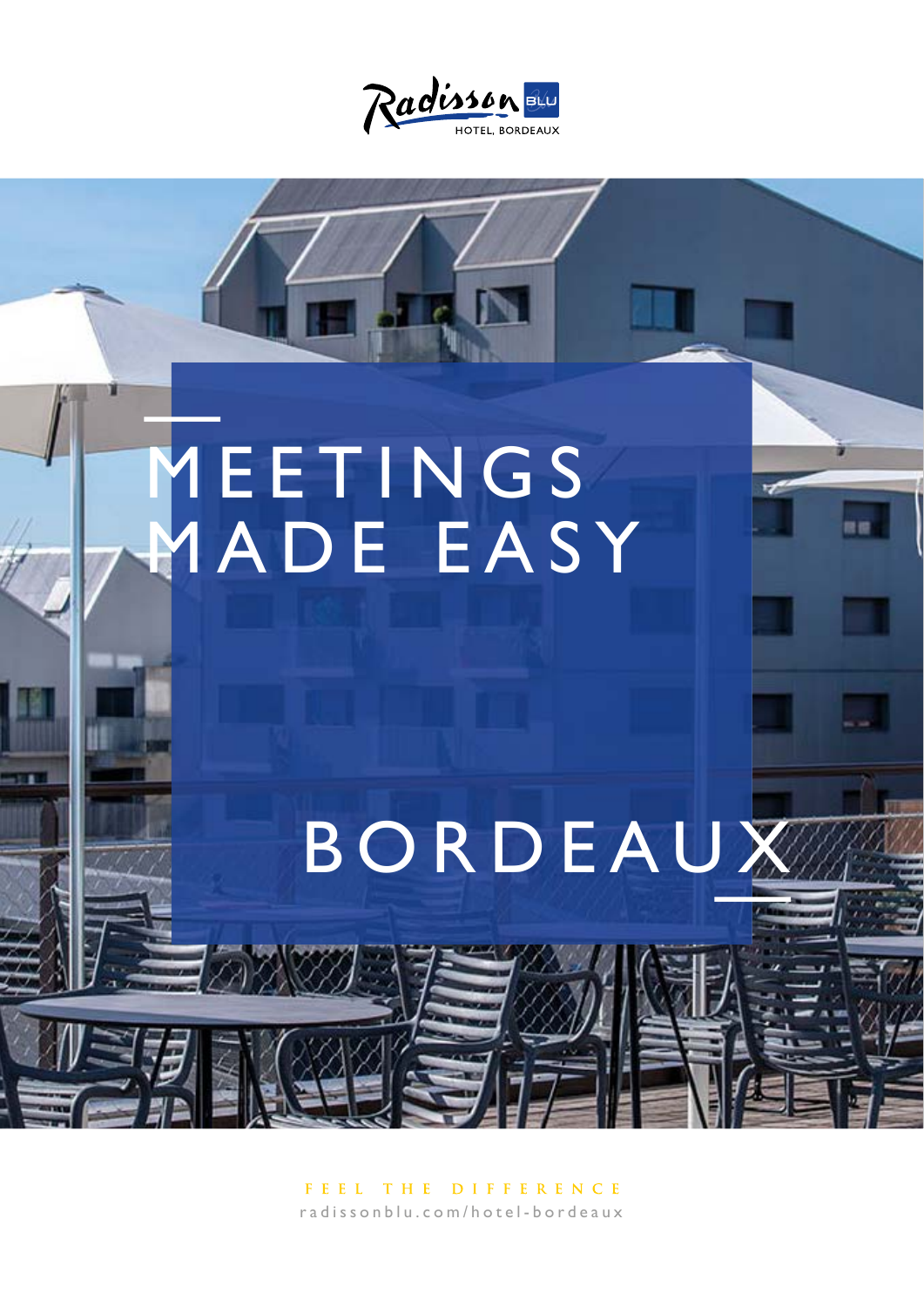Welcome to the brand-new Radisson Blu Hotel in Bordeaux, a privileged venue for an event in the wine capital of the world. Ideally located 5 minutes' walk from "La Cité du Vin", the astounding Radisson Blu Hotel in Bordeaux opened its doors in September 2018 in the trendy area of "Bassins à Flot" facing the city's marina. A few minutes away from the historical and cultural epicentre, museums, shopping, and exquisite fine dining, guests can discover all the charm of the city. Easily accessible from the airport (16 km) or the train station (5 km), this new hotel is the ideal base to stay and meet.

# WELCOME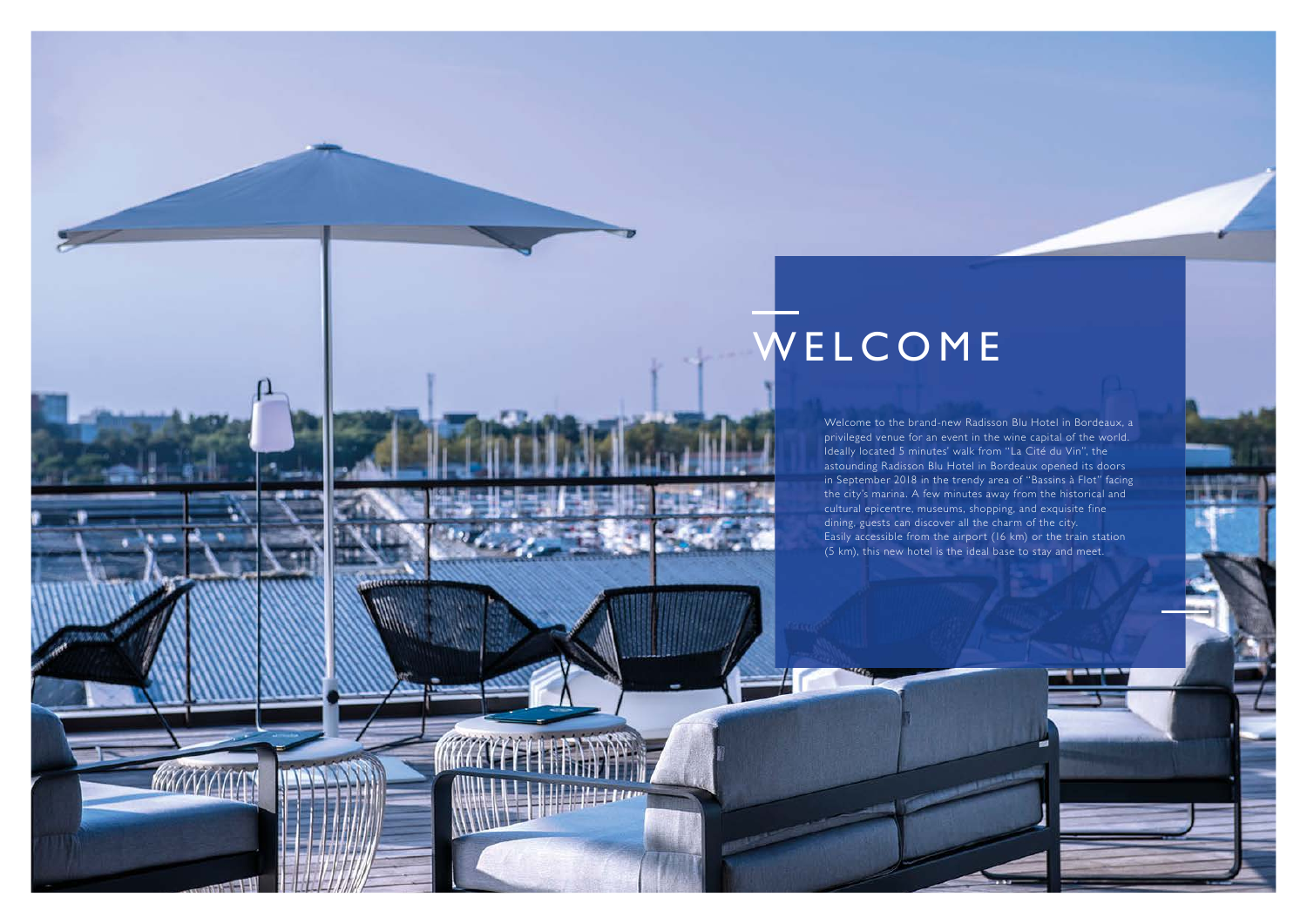At Radisson Blu we know that, whatever the occasion, the stakes are high – so we're as committed as you are to making your event a success. Driven by our belief that Every Moment Matters, our passionate team of experts are there to support you every step of the way – listening to your needs, addressing your concerns and delivering a memorable experience.

Radisson Meetings sets itself apart by keeping meetings Personal, Professional and Memorable. Offering a suite of bespoke services, professional planning tools, easy-to-use technologies, unique experiences, entertainment and more – we focus on the details that truly make a difference. Let's meet!



## RADISSON MEETINGS

BRAND-NEW state-of-the-art meeting rooms and exceptional service. The Radisson Blu Hotel Bordeaux accommodate a variety of events on its dedicated Meetings & Events floor, including conferences for 180 delegates and cocktail receptions up to 300 guests. With the main ballroom and 5 stateof-the-art breakout rooms concentrated on the 5th floor and surrounded by a 1600m² terrace, the Radisson Blu Bordeaux offer delegates a stunning view and invigorate them with its burst of natural daylight.

Comprehensive state-of-the-art audio-visual equipment and professional staff provide the highest level of technology and certified service, helping to plan extraordinary meetings from start to finish. The company standard 100% Guest Satisfaction also ensure the smooth, successful operation of any event. A professional team of event experts combined with outstanding facilities and a superb location, make the Radisson Blu Hotel a unique venue for tailor made events in Bordeaux.

### MEETINGS & EVENTS

| MEETING ROOM CAPACITY |                          |                          |                               |           |                          |            |                 |                |          |
|-----------------------|--------------------------|--------------------------|-------------------------------|-----------|--------------------------|------------|-----------------|----------------|----------|
| MEETING ROOM          | Area in m <sup>2</sup>   | Area in sq ft.           | Theatre                       | Cabaret   | Banquet                  | Classroom  | U-shape         | Board          | Cocktail |
| Plénière              | 145                      | ÷                        | 120                           | 60        |                          | 70         | 34              |                |          |
| Plénière 2            | 167                      | ÷,                       | 55                            | 30        |                          | 36         | 8               | L,             |          |
| Plénière   & 2        | 212                      | ч.                       | 180                           | 90        |                          | 100        | 46              |                |          |
| Sous-commission       | 37                       |                          | 25                            |           |                          | 16         | $\overline{10}$ |                |          |
| Sous-commission 2     | 4 <sub>1</sub>           | $\overline{\phantom{a}}$ | 30                            |           |                          | 8          | $\overline{10}$ |                |          |
| Sous-commission 3     | 42                       |                          | 30                            |           |                          | 8          | 10              |                |          |
| Sous-commission 4     | 4 <sub>1</sub>           | $\bar{a}$                | 30                            | $\sim$    | $\sim$                   | 8          | $\overline{0}$  | ä,             | $\sim$   |
| Sous-commission 5     | 48                       | $\overline{a}$           | 35                            |           |                          | 20         | 2               |                |          |
| Sous-commission 4 & 5 | 89                       | $\sim$                   | 70                            | 32        | $\overline{\phantom{a}}$ | 40         | 28              | ٠              | $\sim$   |
| Restaurant Lawton     | $\sim 10$                | $\sim$                   | <b>Contract</b>               | $\sim 10$ | <b>College</b>           | $\sim$     | $\sim$          | <b>Service</b> | $\sim$   |
| <b>Bar Wallace</b>    | $\overline{\phantom{a}}$ | $\overline{\phantom{a}}$ | $\overline{\phantom{a}}$      |           |                          |            |                 |                |          |
| <b>Terrasse</b>       | $\sim$                   | <b>Contract Contract</b> | and the state of the state of | mar.      | $\sim$                   | $\sim 100$ | $\sim$          | $\sim$         | $\sim$   |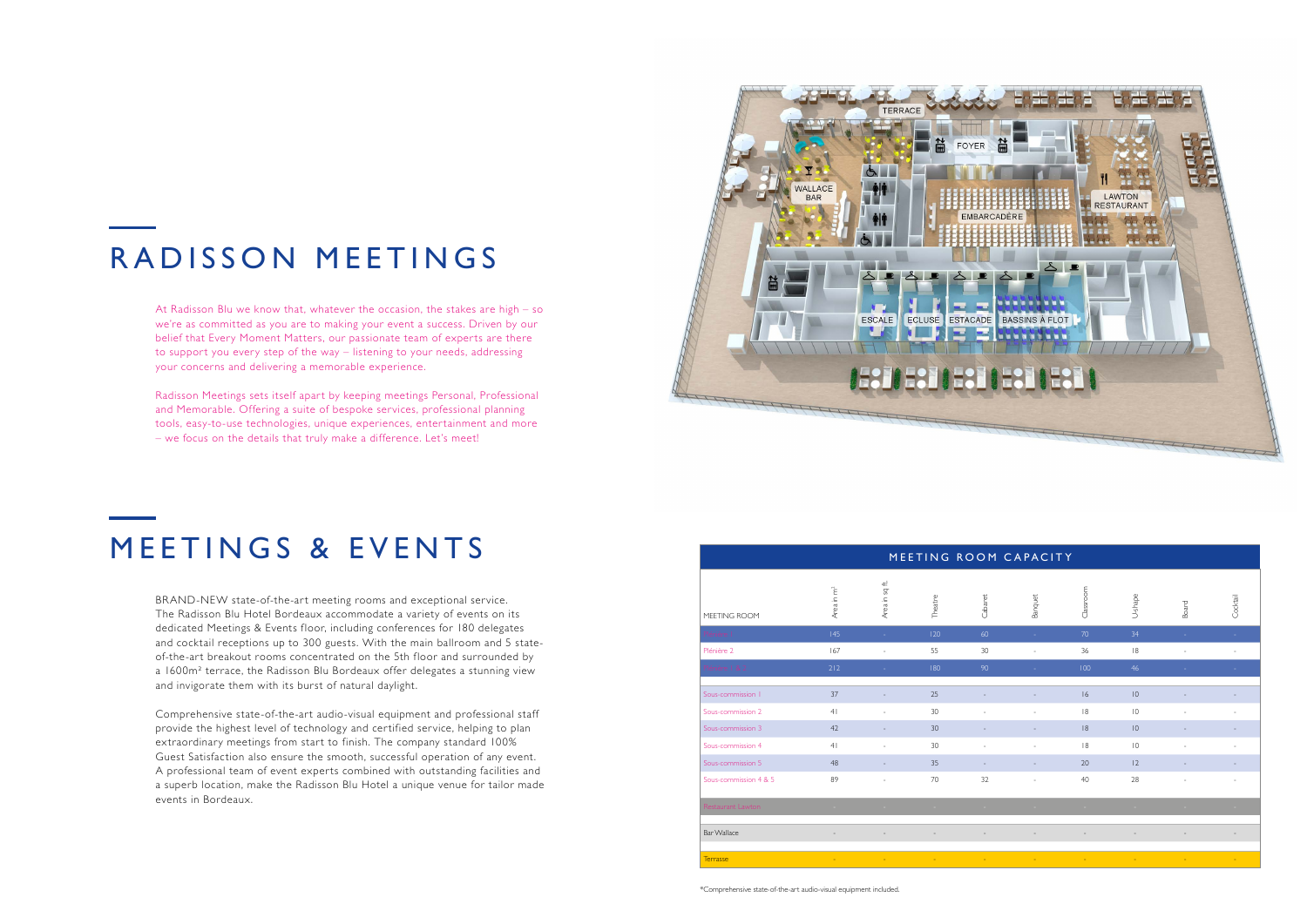Relax in comfort and style. With 125 brand new rooms and suites designed in an industrial and maritime styles, Radisson Blu create a feeling of peaceful serenity, hosting a choice of truly stylish, contemporary and relaxed accommodation. With room sizes starting from 26m² ranging up to 43m², all the rooms are designed with an eye for comfort and practicality. Thoughtful amenities guarantee a stress-free and relaxing stay. The Superior, Superior Corner and Premium rooms offer an incredible view on the "Bassins à flot" and extra amenities including Nespresso machine. On the 6th floor, our elegant and spacious Suites have their own private terrace of 40m² offering a panoramic view on the "Bassins à flot" and "La Cité du Vin", ideal for an unforgettable stay.

Rest your body, de-stress and perfect your putting. The spacious fitness club features the latest equipment to provide guests with a truly beneficial workout. For something less strenuous, the Wellness Centre by Sothys welcomes you in a 450m<sup>2</sup> privileged framework to allow you to unwind your body in all quietude. Guests can book a massage in one of our treatment room, simply chill in the relaxation area or enjoy the warmth enveloping hammam and purifying heat of the sauna.

Most of all, an exclusive nine-hole putting green on the 6th floor complete the outstanding hotel's facilities, giving your meeting the ultimate wow effect.

Sample the very best fresh, local food in an upbeat atmosphere. At the Wellman Bar on the main floor, let yourself be guided by our barmen who are able to design drinks according to your taste, while enjoying a direct view on the "Bassins à Flot". After a full day of meeting, they will particularly appreciate to relax and indulge in a glass of local wine at our Wallace Bar on the 5th floor, surrounded by a 1600m² panoramic terrace overlooking "La Cité du Vin". Offering one of the best views in Bordeaux, the Wallace Bar promises memorable moments.

Continuing on the 5th floor, the Lawton Restaurant is a unique event space with 190m² of natural vibes.It lends itself perfectly for group lunches, dinners and







# ROOMS & SUITES

# FITNESS & RELAX

# RESTAURANT & BAR